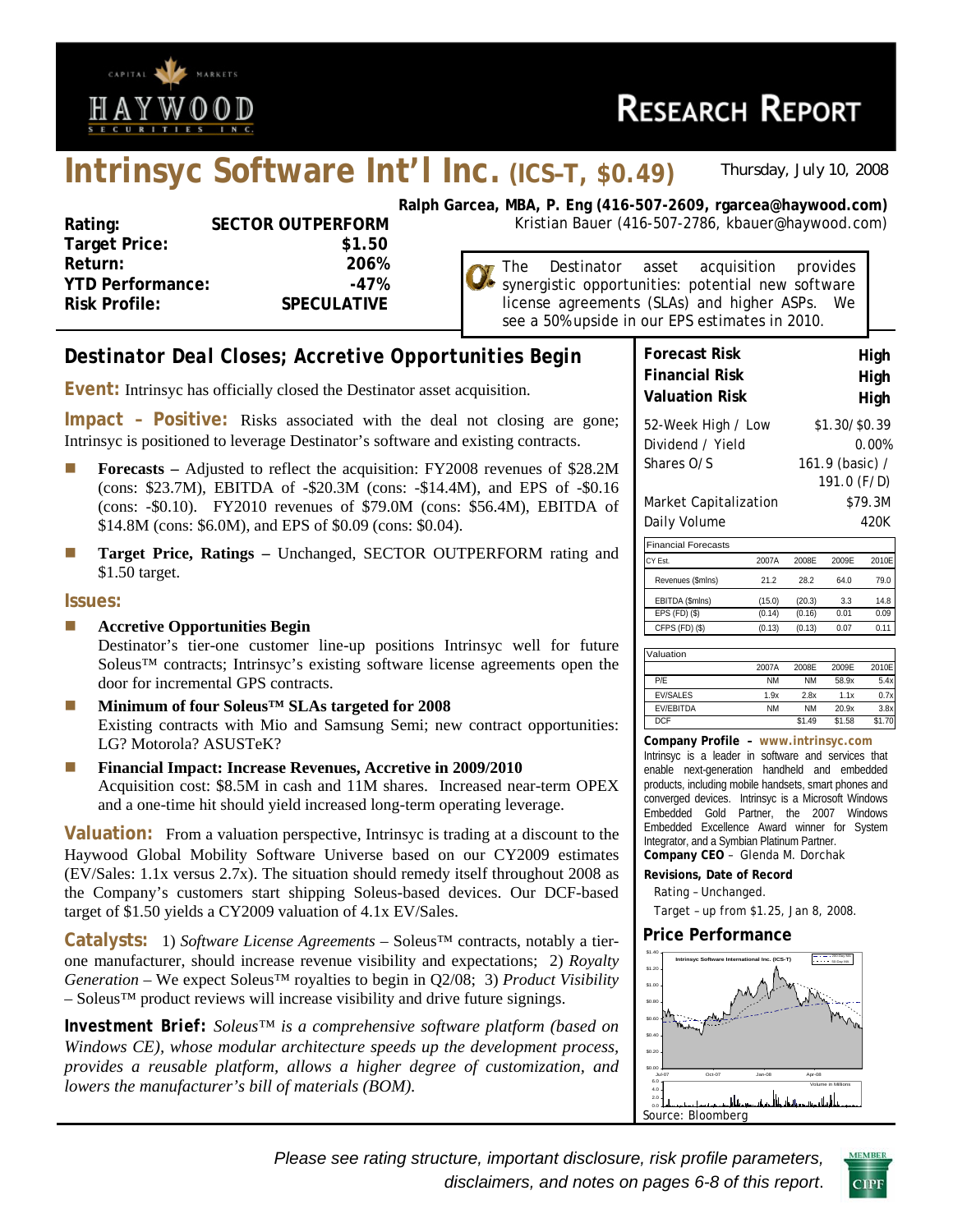

**Alpha: Product delivery in Taiwan, China and EMEA will provide positive synergy and momentum to future licensing deals.** 

| <b>Financial Forecasts</b>      |                          |                          | Annual |                          |       |          |        | Quarterly                  |                          |                                            | <b>Kev Statistics</b>                       |        |                   |                   |
|---------------------------------|--------------------------|--------------------------|--------|--------------------------|-------|----------|--------|----------------------------|--------------------------|--------------------------------------------|---------------------------------------------|--------|-------------------|-------------------|
| FY-end Dec-31                   | 2006A                    | 2007A                    | 2008E  | 2009E                    | 2010E | Q1/2008A |        | Q2/2008E Q3/2008E Q4/2008E |                          | Q1/2009E                                   | Price / Target / Return                     | \$0.49 | \$1.50            | 206.1%            |
| Revenues (\$mins)               | 19.1                     | 18.2                     | 28.2   | 64.0                     | 79.0  | 5.6      | 6.2    | 8.2                        | 8.2                      | 15.3                                       | 52wk Hi / Lo                                |        | \$1.30            | \$0.39            |
| Rev. Growth %                   |                          | $-5%$                    | 55%    | 127%                     | 24%   |          | 11%    | 33%                        | 0%                       | 86%                                        | Shares O/S (mins)                           |        |                   |                   |
| Consensus Revenue Est. (\$mins) | 0.0                      | 19.5                     | 23.7   | 45.2                     | 56.4  | 4.9      | 5.4    | 5.8                        | 5.8                      | 7.4                                        | Basic / F.D.                                |        | 161.9             | 191.0             |
| 3 months ago.                   | $\overline{\phantom{a}}$ | 20                       | 24     | 49                       | 60    |          | 5      | 5                          | 6                        |                                            | Float                                       |        |                   | 149.9             |
| EBITDA (\$mins)                 | (14.8)                   | (16.6)                   | (20.3) | 3.3                      | 14.8  | (3.7)    | (3.9)  | (6.7)                      | (6.0)                    | 0.2                                        | Cash Burn / Dividend Yield                  |        | 1.2               | 0.0%              |
| <b>EBITDA Growth %</b>          |                          | $-12%$                   | $-22%$ | 117%                     | 342%  |          | $-5%$  | $-73%$                     | 10%                      | 103%                                       | Short Interest / as % of Float              |        | 0.0               | 0.0%              |
| Consensus EBITDA Est. (\$mins)  | 0.0                      | (14.2)                   | (14.4) | (3.9)                    | 6.0   | (3.6)    | (3.7)  | (3.7)                      | (3.5)                    | (2.7)                                      | Daily Volume (3-Mth. Avg. mlns)             |        |                   | 0.42              |
| 3 months ago.                   |                          | (14.2)                   | (14.0) | (0.3)                    | 9.9   | (3.6)    | (3.7)  | (3.7)                      | (3.5)                    | (2.7)                                      | Market Cap. / Enterprise Value (mlns)       |        | 79.3              | 52.6              |
| $EPS$ (FD) $(S)$                | (0.24)                   | (0.16)                   | (0.16) | 0.01                     | 0.09  | (0.03)   | (0.03) | (0.05)                     | (0.05)                   | (0.00)                                     | Cash / Debt (mins)                          |        | 26.7              | 0.0               |
| EPS Growth %                    |                          | 35%                      | $-2%$  | 105%                     | 998%  |          | $-4%$  | $-68%$                     | 7%                       | 98%                                        | Net Cash / Share                            |        |                   | \$0.16            |
| Consensus EPS Est. (\$)         | ٠                        | (0.17)                   | (0.10) | (0.04)                   | 0.04  | (0.03)   | (0.03) | (0.03)                     | (0.02)                   | (0.02)                                     | Tang. Book Value / Share                    |        |                   | \$0.25            |
| 3 months ago.                   | $\overline{\phantom{a}}$ | (0.17)                   | (0.10) | 0.00                     | 0.06  | (0.02)   | (0.03) | (0.03)                     | (0.02)                   | (0.01)                                     | Company CEO / Website                       |        | Glenda M. Dorchak | www.intrinsvc.com |
| CFPS (FD) (\$)                  | (0.19)                   | (0.15)                   | (0.13) | 0.07                     | 0.11  | (0.04)   | (0.01) | (0.04)                     | (0.04)                   | (0.00)                                     | <b>Top Holders:</b>                         |        |                   |                   |
| CFPS Growth %                   |                          | $-20%$                   | $-15%$ | 152%                     | 63%   |          | 76%    | $-378%$                    | 11%                      | 98%                                        | 1) Camlin Asset Management Limited          |        |                   | 2.8%              |
| Consensus CFPS Est. (\$)        | $\blacksquare$           | $\overline{\phantom{a}}$ | (0.08) | $\overline{\phantom{a}}$ | 0.07  | (0.02)   | (0.01) | (0.02)                     | $\overline{\phantom{a}}$ |                                            | 2) IG Investment Management, Ltd.           |        |                   | 2.1%              |
| 3 months ago.                   |                          |                          | (0.07) | 0.02                     | 0.08  | (0.02)   | (0.03) |                            |                          |                                            | 3) Gruber & McBaine Capital Management, LLC |        |                   | 1.1%              |
|                                 |                          |                          |        |                          |       |          |        |                            |                          | *All consensus numbers are from Capital IQ | Ownership:                                  |        |                   |                   |

|                                       |                    |               |           |           |                 |           |                      |                                    |           |           |           |                         | <b>IVIGHAYCHICH CUILIUI (FIUAY)</b><br>1.7 IVI<br>1.070                    |
|---------------------------------------|--------------------|---------------|-----------|-----------|-----------------|-----------|----------------------|------------------------------------|-----------|-----------|-----------|-------------------------|----------------------------------------------------------------------------|
| <b>Valuation Metrics</b>              | 2006               | 2007          | 2008      | 2009      |                 |           |                      | <b>Analyst Ratings: Capital IQ</b> |           |           |           | <b>Potential Upside</b> | *Source: CapitalIQ, Bloomberg                                              |
| <b>EV/EBITDA - Current</b>            | <b>NM</b>          | <b>NM</b>     | <b>NM</b> | 20.9x     |                 |           |                      | <b>Average Target</b>              |           | \$1.16    |           | 137%                    | <b>Historical Valuation Parameters</b>                                     |
| Est. EV/EBITDA - Target               |                    |               | <b>NM</b> | <b>NM</b> |                 |           | <b>Median Target</b> |                                    |           | \$1.25    |           | 155%                    |                                                                            |
| <b>EV/SALES - Current</b>             | 1.9x               | <b>NM</b>     | 2.8x      | 1.1x      |                 |           |                      | <b>Sector Outperform</b>           |           |           |           |                         | <b>FWD EV/SALES - NTM</b><br>Intrinsvc Software International Inc.<br>9.0x |
| Est. EV/SALES - Target                |                    |               | 9.7x      | 4.1x      |                 |           |                      | <b>Sector Perform</b>              |           |           |           |                         | Average of Comps                                                           |
| Current, 1-Year, 2-Year               |                    |               |           |           |                 |           |                      | <b>Sector Underperform</b>         |           |           |           |                         | 8.0x                                                                       |
| <b>DCF Target</b>                     |                    | \$1.49        | \$1.58    | \$1.70    |                 |           | # of Analysts        |                                    |           |           |           |                         | 7.0x                                                                       |
|                                       |                    |               |           |           |                 |           |                      |                                    |           |           |           |                         | $6.0x +$<br>$\overline{\phantom{a}}$<br>$\overline{\phantom{a}}$           |
| Comparables                           | <b>Stock Price</b> |               | Pot.      |           | <b>EV/Sales</b> |           |                      | <b>EBITDA Margin</b>               |           | P/E       |           | <b>EV/EBITDA</b>        | 5.0x                                                                       |
|                                       | Today              | <b>Target</b> | Return    | 2008      | 2009            | 2010      | 2008                 | 2009                               | 2008      | 2009      | 2008      | 2009                    |                                                                            |
| Intrinsyc Software International Inc. | 0.49               | 1.50          | 206%      | 2.8x      | 1.1x            | 0.7x      | $-72%$               | 5%                                 | <b>NM</b> | 58.9x     | <b>NM</b> | 20.9x                   | $40x +$                                                                    |
| <b>Esmertec AG</b>                    | 9.79               | 10.00         | 2%        | 4.3x      | 3.3x            | 2.9x      | 9%                   | 13%                                | <b>NM</b> | <b>NM</b> | <b>NM</b> | 25.4x                   | $3.0x +$                                                                   |
| Access Company, Ltd.                  | 189,000            | 381.667       | 102%      | 1.8x      | 1.6x            | 1.3x      | 6%                   | 9%                                 | <b>NM</b> | 43.4x     | 28.4x     | 16.6x                   | 2.0x                                                                       |
| <b>Opera Software ASA</b>             | 25.00              | 25.19         | 1%        | 5.5x      | 4.0x            | 3.1x      | 12%                  | 18%                                | <b>NM</b> | 35.9x     | <b>NM</b> | 22.8x                   | $1.0x -$                                                                   |
| <b>BSQUARE Corp.</b>                  | 4.70               | <b>NM</b>     | <b>NM</b> | <b>NM</b> | <b>NM</b>       | <b>NM</b> | <b>NM</b>            | <b>NM</b>                          | <b>NM</b> | <b>NM</b> | <b>NM</b> | <b>NM</b>               |                                                                            |
| Smith Micro Software Inc.             | 6.49               | 13.79         | 112%      | 1.7x      | 1.4x            | 1.3x      | 16%                  | 22%                                | 10.2x     | 7.9x      | 10.5x     | 6.4x                    |                                                                            |
| Infraware Inc.                        | 14.200             | 27,000        | 90%       | 3.7x      | 3.1x            | 2.7x      | 34%                  | 42%                                | 15.9x     | 10.1x     | 11.1x     | 7.3x                    |                                                                            |

| <b>Historical Valuation Parameters</b> |            | <b>EV/EBITDA</b> | <b>P/CF</b> |           |           | <b>EBITDA Growth</b> | <b>EPS Growth</b> |           | <b>Sales Growth</b> |           | Returns % |            |
|----------------------------------------|------------|------------------|-------------|-----------|-----------|----------------------|-------------------|-----------|---------------------|-----------|-----------|------------|
| 3-Yr Ava.                              | <b>NTM</b> | <b>TTM</b>       | 2008        | 2009      | 2008      | 2009                 | 2008              | 2009      | 2008                | 2009      | Last 3mtl | <b>YTD</b> |
| Intrinsyc Software International Inc.  | <b>NM</b>  | <b>NM</b>        | <b>NM</b>   | 4.3x      | 22%       | $-117%$              | $-2%$             | 105%      | 55%                 | 127%      | $-43%$    | $-45%$     |
| Esmertec AG                            | <b>NM</b>  | <b>NM</b>        | <b>NM</b>   | 28.8x     | 189%      | 100%                 | 89%               | 119%      | 26%                 | 30%       | 19%       | $-11%$     |
| Access Company, Ltd.                   | 26.4x      | 27.2x            | 34.9x       | 28.1x     | $-32%$    | 71%                  | 102%              | <b>NM</b> | 4%                  | 14%       | $-38%$    | $-63%$     |
| <b>Opera Software ASA</b>              | <b>NM</b>  | <b>NM</b>        | <b>NM</b>   | 31.3x     | 220%      | 99%                  | 230%              | 93%       | 45%                 | 37%       | 56%       | 94%        |
| <b>BSQUARE Corp.</b>                   | <b>NM</b>  | 1.1x             | <b>NM</b>   | <b>NM</b> | <b>NM</b> | <b>NM</b>            | <b>NM</b>         | <b>NM</b> | <b>NM</b>           | <b>NM</b> | 2%        | $-30%$     |
| Smith Micro Software Inc.              | 14.5x      | <b>NM</b>        | <b>NM</b>   | <b>NM</b> | 120%      | 63%                  | <b>NM</b>         | 29%       | 37%                 | 20%       | $-18%$    | $-23%$     |
| Infraware Inc.                         | 14.1x      | <b>NM</b>        | 12.2x       | 8.2x      | 64%       | 52%                  | 64%               | 57%       | 41%                 | 21%       | 0%        | $-9%$      |
| Acrodea Inc.                           | 27.5x      | 22.3x            | <b>NM</b>   | 12.9x     | NM        | <b>NM</b>            | <b>NM</b>         | <b>NM</b> | <b>NM</b>           | <b>NM</b> | $-57%$    | $-37%$     |
| Average                                | 20.6x      | 16.9x            | 23.6x       | 21.9x     | 112%      | 77%                  | 121%              | 74%       | 31%                 | 24%       | $-5%$     | $-11%$     |

**Infraware Inc.** | 14,200 | 27,000 | 90% | 3.7x 3.1x 2.7x | 34% 42% | 15.9x 10.1x | 11.1x 7.3x **Acrodea Inc.** 233,000 425,000 82% NM 2.7x 2.2x NM 0% NM NM NM NM **Average 3.4x 2.7x 2.3x 15% 17% 13.0x 24.3x 16.7x 15.7x**

|  | *All consensus numbers are from Capital IQ |  |  |  |
|--|--------------------------------------------|--|--|--|
|  |                                            |  |  |  |

\*All consensus numbers are from Capital IQ

|                                                  |              | <b>Intrinsyc Software</b> |             |             |             |
|--------------------------------------------------|--------------|---------------------------|-------------|-------------|-------------|
| Discounted Cash Flow Analysis (FY-End Dec, US\$) | 2007         | 2008                      | 2009        | 2010        | 2011        |
| Modeled Units Shipped                            | 125,000      | 675,000                   | 7,500,000   | 10,000,000  | 11,250,000  |
| Revenue (\$)                                     | 19,705,794   | 28, 188, 280              | 63,955,155  | 79,035,002  | 87,876,002  |
| Revenue growth                                   | 6%           | 43%                       | 127%        | 24%         | 11%         |
| EBITDA (\$)                                      | (14,455,074) | (20.254, 629)             | 3,349,025   | 14,791,936  | 17,455,080  |
| <b>EBITDA</b> Margin                             | $-73%$       | $-72%$                    | 5%          | 19%         | 20%         |
| Amortization (\$)                                | 821282       | 1567,704                  | 2,774,889   | 2,899,786   | 2,979,386   |
| EBIT (\$)                                        | (15,276,356) | (21822,332)               | 574,137     | 11892,150   | 14,475,694  |
| NOPAT [EBIT * (1- effective tax rate) ]          | (15,565,689) | (21868, 580)              | 574,137     | 11892,150   | 14,475,694  |
| Plus Amortization (\$)                           | 821282       | 1567,704                  | 2,774,889   | 2,899,786   | 2,979,386   |
| Less Capital Expenditures (\$)                   | (575,046)    | (699, 103)                | (1023.282)  | (948, 420)  | (1054, 512) |
| Capital Intensity                                | $\Omega$     | O                         |             |             | $^{\circ}$  |
| Net Working Capital Changes                      | 471143       | 1290,692                  | 3,826,040   | (1522,740)  | 347,466     |
| <b>Terminal Value</b>                            |              | 305,459,556               | 305,459,556 | 305,459,556 |             |
| Equity Value                                     |              | 268,701590                | 301883,869  | 324,495,356 |             |
| DCE Volum                                        |              | 140                       | 159         | 170         |             |

Source: Haywood Securities Inc., Company Reports, Target, Return and Forecasts are Consensus Based Using Capital IQ. Kristian Bauer (416-507-2786, kbauer@haywood.com) DCF Value 1 1.49 1 .58 .70

Source: Haywood Securities

| Intrinsyc Software International Inc. - Chart<br>$$1.40 -$<br>50 Day MA<br>\$1.20<br>⊣200 Dav MA<br><br>Investment Brief - The company's mobile software products, engineering services, and years of expertise help OEMs, service providers, and silicon providers deliver<br>\$1.00<br>m.<br>compelling wireless products with faster time-to-market and improved development cost. Intrinsyc is a Microsoft Windows Embedded Gold Partner, the 2007 Windows<br>\$0.80<br>Embedded Excellence Award winner for System Integrator, and a Symbian Platinum Partner.<br>\$0.60<br>\$0.40<br>\$0.20<br>Risks - Handset mftrs and OEMs decide not to go with Windows CE platform; slow shipments delay royalty stream.<br>\$0.00<br><b>Recent Financings:</b><br>Equity Offering Feb 2008 - 28.6M @ \$1.05<br>Past Equity Offering May 2007 - 33.3M @ \$0.60<br>Glenda Dorchak, Chairman & CEO; George Reznik, CFO; Randy Kath, CTO<br>. |                                                                                                                                                                   |  |  |  |  |  |  |  |
|---------------------------------------------------------------------------------------------------------------------------------------------------------------------------------------------------------------------------------------------------------------------------------------------------------------------------------------------------------------------------------------------------------------------------------------------------------------------------------------------------------------------------------------------------------------------------------------------------------------------------------------------------------------------------------------------------------------------------------------------------------------------------------------------------------------------------------------------------------------------------------------------------------------------------------------|-------------------------------------------------------------------------------------------------------------------------------------------------------------------|--|--|--|--|--|--|--|
|                                                                                                                                                                                                                                                                                                                                                                                                                                                                                                                                                                                                                                                                                                                                                                                                                                                                                                                                       | <b>Investment Highlights</b>                                                                                                                                      |  |  |  |  |  |  |  |
|                                                                                                                                                                                                                                                                                                                                                                                                                                                                                                                                                                                                                                                                                                                                                                                                                                                                                                                                       | Company Description - Intrinsyc is a leader in software and services that enable next-generation handheld and embedded products, including mobile handsets, smart |  |  |  |  |  |  |  |
|                                                                                                                                                                                                                                                                                                                                                                                                                                                                                                                                                                                                                                                                                                                                                                                                                                                                                                                                       | phones and converged devices.                                                                                                                                     |  |  |  |  |  |  |  |
|                                                                                                                                                                                                                                                                                                                                                                                                                                                                                                                                                                                                                                                                                                                                                                                                                                                                                                                                       |                                                                                                                                                                   |  |  |  |  |  |  |  |
|                                                                                                                                                                                                                                                                                                                                                                                                                                                                                                                                                                                                                                                                                                                                                                                                                                                                                                                                       |                                                                                                                                                                   |  |  |  |  |  |  |  |
|                                                                                                                                                                                                                                                                                                                                                                                                                                                                                                                                                                                                                                                                                                                                                                                                                                                                                                                                       |                                                                                                                                                                   |  |  |  |  |  |  |  |
|                                                                                                                                                                                                                                                                                                                                                                                                                                                                                                                                                                                                                                                                                                                                                                                                                                                                                                                                       |                                                                                                                                                                   |  |  |  |  |  |  |  |
|                                                                                                                                                                                                                                                                                                                                                                                                                                                                                                                                                                                                                                                                                                                                                                                                                                                                                                                                       | Catalysts - Continued design wins, two have been announced so far, should drive royalty revs.                                                                     |  |  |  |  |  |  |  |
|                                                                                                                                                                                                                                                                                                                                                                                                                                                                                                                                                                                                                                                                                                                                                                                                                                                                                                                                       |                                                                                                                                                                   |  |  |  |  |  |  |  |
|                                                                                                                                                                                                                                                                                                                                                                                                                                                                                                                                                                                                                                                                                                                                                                                                                                                                                                                                       |                                                                                                                                                                   |  |  |  |  |  |  |  |
|                                                                                                                                                                                                                                                                                                                                                                                                                                                                                                                                                                                                                                                                                                                                                                                                                                                                                                                                       |                                                                                                                                                                   |  |  |  |  |  |  |  |
|                                                                                                                                                                                                                                                                                                                                                                                                                                                                                                                                                                                                                                                                                                                                                                                                                                                                                                                                       |                                                                                                                                                                   |  |  |  |  |  |  |  |
|                                                                                                                                                                                                                                                                                                                                                                                                                                                                                                                                                                                                                                                                                                                                                                                                                                                                                                                                       |                                                                                                                                                                   |  |  |  |  |  |  |  |
|                                                                                                                                                                                                                                                                                                                                                                                                                                                                                                                                                                                                                                                                                                                                                                                                                                                                                                                                       |                                                                                                                                                                   |  |  |  |  |  |  |  |
|                                                                                                                                                                                                                                                                                                                                                                                                                                                                                                                                                                                                                                                                                                                                                                                                                                                                                                                                       | Management:                                                                                                                                                       |  |  |  |  |  |  |  |
|                                                                                                                                                                                                                                                                                                                                                                                                                                                                                                                                                                                                                                                                                                                                                                                                                                                                                                                                       |                                                                                                                                                                   |  |  |  |  |  |  |  |
|                                                                                                                                                                                                                                                                                                                                                                                                                                                                                                                                                                                                                                                                                                                                                                                                                                                                                                                                       |                                                                                                                                                                   |  |  |  |  |  |  |  |

| <b>Key Statistics</b>                       |        |                   |                   |
|---------------------------------------------|--------|-------------------|-------------------|
| Price / Target / Return                     | \$0.49 | \$1.50            | 206.1%            |
| 52wk Hi / Lo                                |        | \$1.30            | \$0.39            |
| Shares O/S (mins)                           |        |                   |                   |
| Basic / F.D.                                |        | 161.9             | 191.0             |
| Float                                       |        |                   | 149.9             |
| Cash Burn / Dividend Yield                  |        | 1.2               | 0.0%              |
| Short Interest / as % of Float              |        | 0.0               | 0.0%              |
| Daily Volume (3-Mth. Avg. mlns)             |        |                   | 0.42              |
| Market Cap. / Enterprise Value (mlns)       |        | 79.3              | 52.6              |
| Cash / Debt (mlns)                          |        | 26.7              | 0.0               |
| Net Cash / Share                            |        |                   | \$0.16            |
| Tang. Book Value / Share                    |        |                   | \$0.25            |
| Company CEO / Website                       |        | Glenda M. Dorchak | www.intrinsyc.com |
| <b>Top Holders:</b>                         |        |                   |                   |
| 1) Camlin Asset Management Limited          |        |                   | 2.8%              |
| 2) IG Investment Management, Ltd.           |        |                   | 2.1%              |
| 3) Gruber & McBaine Capital Management, LLC |        |                   | 1.1%              |
| Ownership:                                  |        |                   |                   |
| Management Control (Proxy)                  |        | 1.7 M             | 1.0%              |







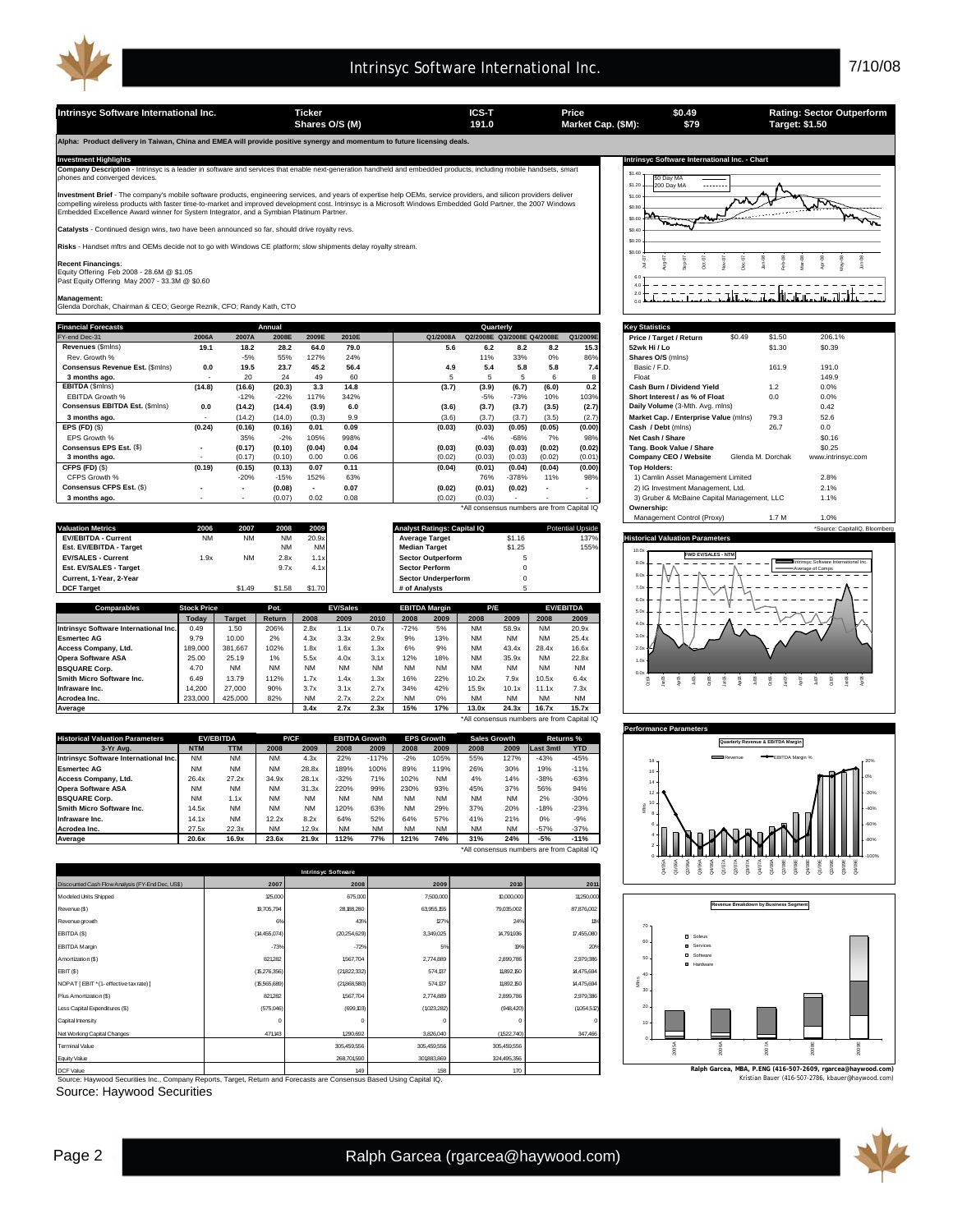

### **Investment Thesis**

Intrinsyc Software operates primarily as two businesses: the wireless systems engineering group, and the mobility software business that has been responsible for the development of Soleus, a consumer software product for wireless and handheld devices since 2004.

Soleus is a comprehensive software platform (based on Windows CE) and includes a high-level operating system (HLOS), an application suite, a pre-certified telephony stack, and sophisticated user interface-generation tools. Soleus' modular architecture speeds up the development process, provides a reusable platform, allows a higher degree of customization, and lowers the manufacturer's bill of materials. Within the mobile phone market, feature phones (Intrinsyc's target segment) have evolved as the biggest segment, and in 2006, contributed approximately 60% of the global sales (587 million units). We expect feature phones to continue to be 60% to 65% of global shipments going forward.

#### **Destinator Deal Closes; Accretive Opportunities Begin**

On July 9, 2008, the Destinator select asset acquisition closed. The bankruptcy courts ruled in Intrinsyc's favour and the acquisition contingencies were met. We believe that the acquisition provides Intrinsyc with accretive opportunities and synergistic assets. We remain confident that the Company is positioned to sign four software license agreements (SLA) this year, we provide financial details on our model adjustments, and we provide a Q2/08 financial preview.

To recap, the Destinator asset acquisition includes 17 intellectual patents, two R&D facilities (China and Israel), 130 employees, source code/products, and revenue generating contracts. The acquisition cost ~US\$16M (\$8.5M in cash and 11M shares).

Accretive opportunities begin, plenty of synergies can be gained. The list of Destinator's tierone contracts (LG, Motorola, ASUSTeK, Mio) opens doors for future SLA's. Furthermore, existing Soleus™ contracts open the door for future GPS contracts. We believe that Intrinsyc is on track to sign four SLA's this year, and we believe that the Company will gain momentum as their existing products gain visibility and as the GPS technology is integrated into the Soleus™ platform.

#### **Destinator GPS-Embedded Products: ASUSTeK P750 (left) and Motorola A1600 (right)**



Source: Company Websites



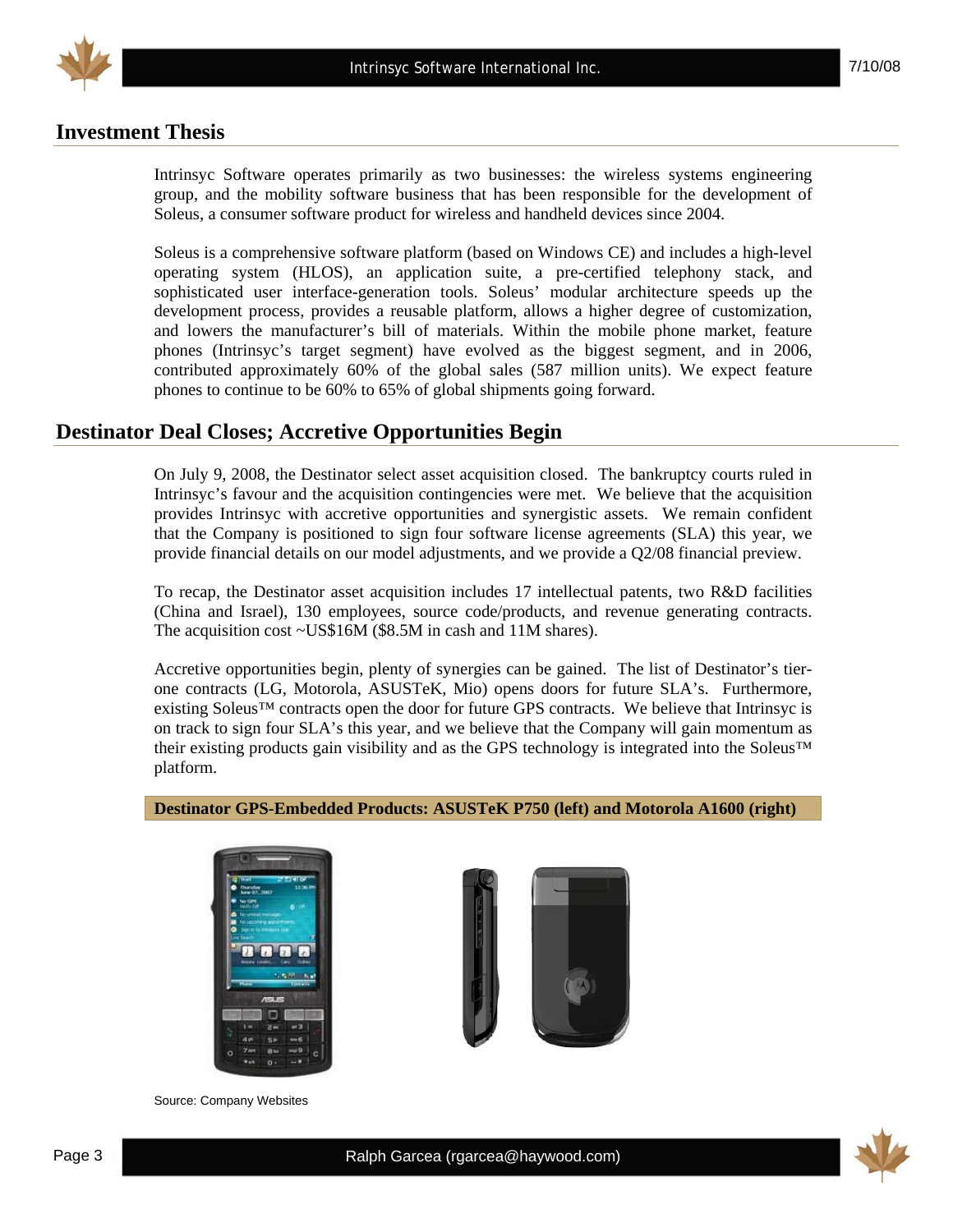

7/10/08

In terms of the acquisition impact on Intrinsyc's business, we adjust our financial estimates to reflect the increased headcount of 375 personnel (from 245); the new operating facilities and their corresponding G&A (China & Israel); increased R&D expenditures from the Soleus™ GPS integration; software revenue adjustments (~US\$10M annualized); integration costs (~US\$2M over 12-months); and trimmed gross margins. We believe that the lower near-term operating expenditures and one-time hit should result in increased long-term operating leverage; we believe that the GPS addition to Soleus™ has the potential to add  $\sim$ \$1.50+ to the unit ASP. Financially, we lower revenues and estimated Soleus<sup>™</sup> units shipped for 2008 to be conservative; we still expect product shipments to gain traction throughout 2H/08 and into 2009.

Below is a table displaying our new and old model estimates, and consensus guidance. We see a 50% upside in our EPS estimates in 2010.

|                |               |                  |               | <b>Estimate Comparison; New, Old, and Consensus (US\$ '000 except per share data)</b> |           |               |               |               |               |  |  |  |  |  |  |
|----------------|---------------|------------------|---------------|---------------------------------------------------------------------------------------|-----------|---------------|---------------|---------------|---------------|--|--|--|--|--|--|
|                |               | <b>New Model</b> |               |                                                                                       | Old Model |               |               | Consensus     |               |  |  |  |  |  |  |
|                | <b>F2008E</b> | <b>F2009E</b>    | <b>F2010E</b> | <b>F2008E</b>                                                                         | F2009E    | <b>F2010E</b> | <b>F2008E</b> | <b>F2009E</b> | <b>F2010E</b> |  |  |  |  |  |  |
| <b>Revenue</b> | 28.188        | 63.955           | 79,035        | 27.377                                                                                | 51.764    | 64.442        | 23,664        | 45.241        | 56,394        |  |  |  |  |  |  |
| <b>EBITDA</b>  | (20, 255)     | 3,349            | 14,792        | (10,703)                                                                              | (2,882)   | 8,353         | (14, 420)     | (3,872)       | 6,012         |  |  |  |  |  |  |
| EPS (Adj.)     | (0.17)        | 0.00             | 0.09          | (0.09)                                                                                | (0.03)    | 0.06          | (0.10)        | (0.04)        | 0.04          |  |  |  |  |  |  |

Source: Haywood Estimates, Capital IQ

Operationally, we expect the integration process to last about four-months. The new Chinese and Israeli R&D facilities provide opportunities for increased efficiencies. The Destinator GPS map data bundle agreements are not included in Intrinsyc's guidance. The 17 patents from Destinator do not, to the best of our knowledge, have any outstanding lawsuits pending. Furthermore, Destinator has not acted as a "trolling" company, but Intrinsyc will do their due diligence and look to license their patents should revenue-generating opportunities arise.

For Q2/08, we expect revenues of \$6.2M (cons: \$5.4M), EBITDA of -\$3.9M (cons: -\$3.7M), and EPS of -\$0.03 (cons: -\$0.03). We expect Soleus™ license royalties to begin in this quarter which should help the product visibility gain traction for future SLA's.

Despite the bearish market sentiment, we remain bullish on Intrinsyc Software. The Company's fundamentals remain solid and we foresee the GPS addition to Soleus™ being accretive longer term. This news, coupled with the recent Symbian open-sourcing, positions Intrinsyc well for the future. We reiterate our SECTOR OUTPERFORM rating and \$1.50 target.

#### **Valuation**

From a valuation perspective, Intrinsyc is trading at a discount to the Haywood Global Mobility Software Universe based on our CY2009 estimates (EV/Sales: 1.1x versus 2.7x). The situation should remedy itself throughout 2008 as the Company's customers start shipping Soleus-based devices. Our DCF-based target of \$1.50 yields a CY2009 valuation of 4.1x EV/Sales.

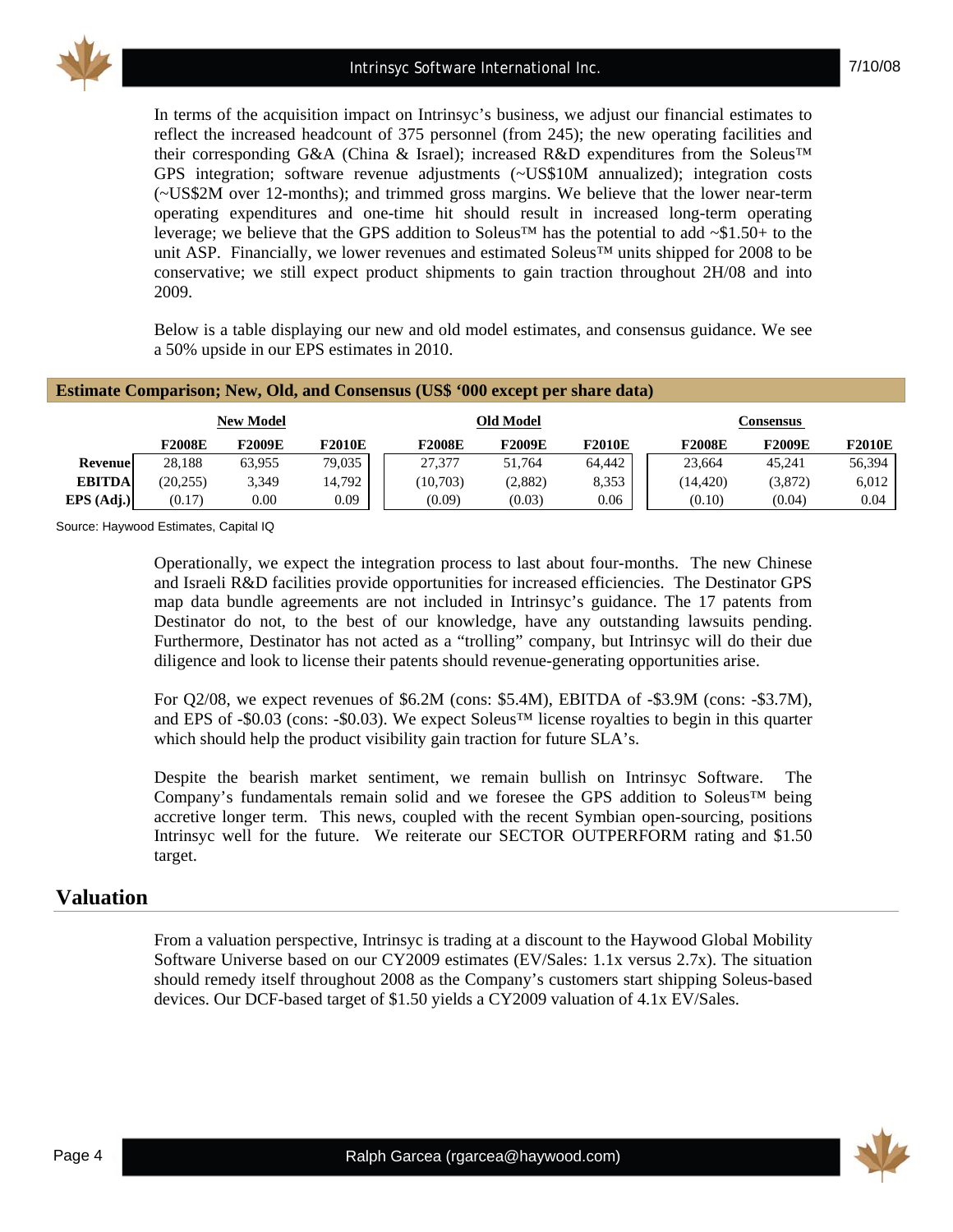

# **Haywood Global Software Comps**

| <b>CANADA TECHNOLOGY</b>                         |                     |                        | Trdg                     | <b>Local Price</b> |                | Pot.      | % of 52 week |                   | Mkt. Cap.      |                |                |                  | Market Indicators (Return %) |                         | Revenue (USD) |            | 180-day % chg |                   | P/E               |                            | <b>EV/Sales</b>         |              | <b>EV/EBITDA</b>  |              |                 | REV/Headcount |                |
|--------------------------------------------------|---------------------|------------------------|--------------------------|--------------------|----------------|-----------|--------------|-------------------|----------------|----------------|----------------|------------------|------------------------------|-------------------------|---------------|------------|---------------|-------------------|-------------------|----------------------------|-------------------------|--------------|-------------------|--------------|-----------------|---------------|----------------|
| <b>Small Cap - Software/Services</b>             | Ticker              |                        | Curr                     | 09-Jul             | Target         | Return    | Low          | High              | (US\$mm)       | 1-day          | 7-day          | 30-day           | 90-day                       | <b>YTD</b>              | CY08E         | CY09E      | CY08E         | CY09E CY08E CY09E |                   |                            | CY08E CY09E CY08E CY09E |              |                   |              | HC              | CY08E         | CY09E          |
| Constellation Software Inc.                      | <b>FSX:CSU</b>      |                        | CAD                      | 27.49              | 31.24          | 149       | 122%         | 94%               | 576            | $-2%$          | 0%             | 0%               | 21%                          | 9%                      | 306           | 350        | 11%           | 6%                | 13.2              | 11.6                       | 1.9                     | 1.7          | 11.4              | 10.0         | 1,200           | 0.25          | 0.29           |
| Absolute Software Corporation                    | <b>SX:ABT</b>       |                        | CAD                      | 11.39              | 18.92          | 66%       | 116%         | 56%               | 538            | $-2%$          | 3%             | 3%               | $-7%$                        | $-38%$                  | 47            | 75         | $-6%$         | $-2%$             | <b>NMF</b>        | <b>NMF</b>                 | <b>NMF</b>              | 6.4          | <b>NMF</b>        | <b>NMF</b>   | 217             | 0.22          | 0.35           |
| SXC Health Solutions, Corp.                      | <b>SXCI</b>         |                        | USC                      | 13.77              | 19.67          | 43%       | 140%         | 49%               | 328            | $-2%$          | $-2%$          | $-14%$           | 3%                           | $-5%$                   | 567           | 832        | <b>NMF</b>    | <b>NMF</b>        | 24.6              | 17.4                       | 0.4                     | 0.3          | 6.8               | 4.9          | 429             | 1.32          | 1.94           |
| <b>Corel Corporation</b>                         | TSX:CRE             | NR                     | CAD                      | 10.72              | 13.43          | 25%       | 153%         | 72%               | 272            | 0%             | 5%             | $-2%$            | $-3%$                        | 11%                     | 271           | 281        | 1%            | $-5%$             | 6.9               | 6.1                        | 1.5                     | 1.4          | 6.2               | 5.8          | 1.110           | 0.24          | 0.25           |
| Intermap Technologies Corp                       | <b>TSX:IMP</b>      | NR.                    | CAD                      | 5.25               | 10.30          | 96%       | 111%         | 46%               | 240            | $-4%$          | $-10%$         | $-15%$           | $-13%$                       | $-50%$                  | 33            | 39         | $-2%$         | $-12%$            | <b>NMF</b>        | <b>NMF</b>                 | 6.1                     | 5.1          | <b>NMF</b>        | <b>NMF</b>   | 670             | 0.05          | 0.06           |
| Logibec Groupe Informatique Ltee                 | <b>TSX:LGI</b>      | NR.                    | CAD                      | 20.00              | 27.68          | 38%       | 117%         | 89%               | 195            | 0%             | 0%             | 0%               | 10%                          | $-10%$                  | 61            | <b>NA</b>  | 0%            | <b>NMF</b>        | 20.9              | <b>NMF</b>                 | 3.8                     | <b>NMF</b>   | 10.2              | <b>NMF</b>   | 430             | 0.14          | N <sub>A</sub> |
| Points International Ltd                         | SX:PTS              | NR.                    | CAD                      | 1.08               | 3.90           | 261%      | 108%         | 25%               | 130            | 5%             | $-2%$          | $-26%$           | $-54%$                       | $-74%$                  | 73            | 101        | 3%            | 6%                | NMF               | <b>NMF</b>                 | 1.6                     | 1.1          | <b>NMF</b>        | 11.4         | 76              | 0.96          | 1.33           |
| <b>Gemcom Software International</b>             | <b>SX:GCM</b>       | т                      | CAD                      | 3.01               | 3.05           | 1%        | 208%         | 98%               | 163            | $-1%$          | 0%             | 0%               | 21%                          | 28%                     | 59            | 66         | 6%            | 4%                | 22.3              | 17.4                       | 2.4                     | 2.1          | 10.2              | 8.7          | 118             | 0.50          | 0.56           |
| Matrikon Inc                                     | <b>SX:MTK</b>       |                        | CAD                      | 4.50               | 4.68           | 4%        | 220%         | 93%               | 136            | 2%             | $-1%$          | 0%               | 17%                          | 88%                     | 81            | 100        | 3%            | 0%                | 16.9              | <b>NMF</b>                 | 1.4                     | 1.2          | 8.9               | <b>NMF</b>   | 530             | 0.15          | 0.19           |
| 20-20 Technologies Inc.                          | <b>TSX:TWT</b>      |                        | CAD                      | 4.17               | 6.75           | 62%       | 104%         | 58%               | 78             | 0%             | $-17%$         | $-17%$           | $-31%$                       | $-36%$                  | <b>NA</b>     | NA         | <b>NMF</b>    | <b>NMF</b>        | 12.3              | <b>NMF</b>                 | <b>NMF</b>              | <b>NMF</b>   | 5.5               | <b>NMF</b>   | 643             | <b>NA</b>     | N <sub>A</sub> |
| MKS Inc.                                         | <b>TSX:MKX</b>      |                        | CAD                      | 1.49               | 2.17           | 46%       | 145%         | 76%               | 76             | 5%             | 3%             | $-15%$           | $-11%$                       | 9%                      | 59            | NΑ         | $-10%$        | <b>NMF</b>        | 21.0              | <b>NMF</b>                 | 1.1                     | NMF          | 15.5              | NMF          | 303             | 0.20          | NA             |
| <b>DEQ Systems Corporation</b>                   | TSXV:DEQ            | NR                     | CAD                      | 0.92               | 2.70           | 193%      | 126%         | 51%               | 64             | 0%             | 5%             | $-21%$           | $-16%$                       | $-34%$                  | 6             | 11         | <b>NMF</b>    | <b>NMF</b>        | <b>NMF</b>        | <b>NMF</b>                 | 8.9                     | 4.1          | <b>NMF</b>        | 16.4         | <b>NM</b>       | <b>NA</b>     | <b>NA</b>      |
| <b>Intrinsvc Software International</b>          | <b>SX:ICS</b>       | <b>SO</b>              | CAD                      | 0.49               | 1.50           | 206%      | 126%         | 38%               | 73             | 2%             | 0%             | $-13%$           | $-46%$                       | $-47%$                  | 23            | 45         | <b>NMF</b>    | <b>NMF</b>        | <b>NMF</b>        | <b>NMF</b>                 | 1.6                     | 0.8          | <b>NMF</b>        | <b>NMF</b>   | 174             | 0.13          | 0.26           |
| <b>Bridgewater Systems Corporation</b>           | SX:BWC              | <b>NR</b>              | CAD                      | 2.90               | 5.25           | 81%       | 146%         | 53%               | 64             | $-3%$          | $-7%$          | $-30%$           | 4%                           | $-46%$                  | 46            | 57         | <b>NMF</b>    | <b>NMF</b>        | 15.3              | 9.9                        | 0.5                     | 0.4          | 6.7               | 3.2          | 204             | 0.22          | 0.28           |
| Belzberg Technologies Inc.                       | <b>SX:BLZ</b>       |                        | CAD                      | 4.25               | <b>NA</b>      | NA        | 100%         | 58%               | 62             | 0%             | $-8%$          | $-13%$           | $-11%$                       | $-21%$                  | <b>NA</b>     | <b>NA</b>  | <b>NMF</b>    | <b>NMF</b>        | <b>NMF</b>        | <b>NMF</b>                 | <b>NMF</b>              | <b>NMF</b>   | <b>NMF</b>        | <b>NMF</b>   | 95              | <b>NA</b>     | NA             |
| Zaio Corp                                        | <b>SXV:ZAO</b>      |                        | CAD                      | 0.55               | 2.13           | 286%      | 102%         | 14%               | 31             | $-19%$         | $-31%$         | $-46%$           | $-70%$                       | $-66%$                  | 27            | 33         | <b>NMF</b>    | <b>NMF</b>        | <b>NMF</b>        | <b>NMF</b>                 | 0.9                     | 0.7          | <b>NMF</b>        | <b>NMF</b>   | <b>NM</b>       | <b>NA</b>     | <b>NA</b>      |
| Redknee Solutions, Inc.                          | <b>MIM:RKN</b>      |                        | GBF                      | 0.44               | 0.73           | 66%       | 142%         | 49%               | 51             | 0%             | 2%             | 7%               | 26%                          | 10%                     | 46            | NA         | <b>NMF</b>    | <b>NMF</b>        | <b>NMF</b>        | <b>NMF</b>                 | 0.8                     | <b>NMF</b>   | <b>NMF</b>        | NMF          | 335             | 0.14          | <b>NA</b>      |
| <b>Immersive Media Corp</b>                      | <b>CDNX:IMC</b>     | sc                     | CAD                      | 1.02               | 2.35           | 130%      | 113%         | 21%               | 38             | 0%             | $-7%$          | 2%               | $-7%$                        | $-35%$                  | 22            | <b>NA</b>  | 0%            | <b>NMF</b>        | <b>NMF</b>        | 16.2                       | 0.8                     | <b>NMF</b>   | <b>NMF</b>        | 1.2          | <b>NM</b>       | <b>NA</b>     | <b>NA</b>      |
| Grey Island Systems International                | <b>CDNX:GIS</b>     |                        | CAD                      | 0.33               | 0.76           | 135%      | 148%         | 66%               | 29             | 14%            | 12%            | $-11%$           | 3%                           | $-2%$                   | <b>NA</b>     | NA         | <b>NMF</b>    | <b>NMF</b>        | <b>NMF</b>        | <b>NMF</b>                 | <b>NMF</b>              | <b>NMF</b>   | 4.5               | NMF          | <b>NM</b>       | <b>NA</b>     | <b>NA</b>      |
| Brainhunter Inc.                                 | TSX:BH              |                        | CAD                      | 0.33               | <b>NA</b>      | <b>NA</b> | 110%         | 40%               | 14             | 0%             | 10%            | $-15%$           | $-34%$                       | $-28%$                  | <b>NA</b>     | NA         | <b>NMF</b>    | <b>NMF</b>        | <b>NMF</b>        | <b>NMF</b>                 | <b>NMF</b>              | <b>NMF</b>   | <b>NMF</b>        | NMF          | 250             | <b>NA</b>     | <b>NA</b>      |
| Kavalmedia Services Ltd                          | TSXV:KAV            | NR                     | CAD                      | 1.39               | <b>NA</b>      | $N_A$     | 323%         | 85%               | 23             | 0%             | 1%             | $-7%$            | 39%                          | 83%                     | <b>NA</b>     | NA         | <b>NMF</b>    | <b>NMF</b>        | <b>NMF</b>        | <b>NMF</b>                 | <b>NMF</b>              | <b>NMF</b>   | <b>NMF</b>        | <b>NMF</b>   | <b>NM</b>       | <b>NA</b>     | NA             |
| iseemedia Inc                                    | CDNX:IEE            |                        | CAD                      | 0.21               | <b>NA</b>      | <b>NA</b> | 117%         | 28%               | 11             | $-13%$         | $-30%$         | 0%               | $-42%$                       | $-58%$                  | <b>NA</b>     | <b>NA</b>  | <b>NMF</b>    | <b>NMF</b>        | <b>NMF</b>        | <b>NMF</b>                 | <b>NMF</b>              | <b>NMF</b>   | <b>NMF</b>        | <b>NMF</b>   | 37              | <b>NA</b>     | <b>NA</b>      |
| ZipLocal Inc.                                    | TSXV:ZIP            |                        | CAD                      | 0.11               | 0.30           | 173%      | 110%         | 32%               |                | 0%             | 0%             | $-21%$           | $-27%$                       | $-39%$                  | <b>NA</b>     | NΑ         | <b>NMF</b>    | NMF               | <b>NMF</b>        | <b>NMF</b>                 | <b>NMF</b>              | NMF          | <b>NMF</b>        | <b>NMF</b>   | <b>NM</b>       | <b>NA</b>     | <b>NA</b>      |
|                                                  |                     |                        |                          |                    |                |           |              |                   |                |                |                |                  |                              |                         |               |            |               |                   |                   |                            |                         |              |                   |              |                 |               | 0.55           |
|                                                  |                     |                        |                          |                    |                |           |              |                   | Mear<br>Mediar | $-1%$<br>0%    | $-3%$<br>0%    | $-11%$<br>$-13%$ | $-10%$<br>$-7%$              | $-15%$<br>$-28^{\circ}$ | 88%<br>24%    | 39%<br>23% | 0%<br>1%      | 0%<br>0%          | 17.0x<br>16.9x    | 13.1x<br>13.9 <sub>2</sub> | 2.2x<br>1.5x            | 2.1x<br>1.3x | 8.6x<br>7.8x      | 7.7x<br>7.3  | 401<br>303      | 0.35<br>0.22  | 0.28           |
|                                                  |                     |                        |                          |                    |                |           |              |                   |                |                |                |                  |                              |                         |               |            |               |                   |                   |                            |                         |              |                   |              |                 |               |                |
|                                                  |                     |                        | Trdg                     | <b>Local Price</b> |                | Pot.      | % of 52 week |                   | Mkt. Cap.      |                |                |                  | Market Indicators (Return %) |                         | Revenue (USD) |            | 180-day % chg |                   | P/E               |                            | EV/Sales                |              | <b>EV/EBITDA</b>  |              |                 | REV/Headcount |                |
| <b>GLOBAL SOFTWARE</b>                           | Ticker              |                        | Curr                     | 09-Jul             | Target         | Return    | Low          | High              | (US\$mm)       | 1-day          | 7-day          | 30-day           | 90-day                       | <b>YTD</b>              | CY08E         | CY09E      | CY08E         | CY09E CY08E CY09E |                   |                            | CY08E                   |              | CY09E CY08E CY09E |              | HC              | CY08E         | CY09E          |
|                                                  |                     |                        |                          |                    |                |           |              |                   |                |                |                |                  |                              |                         |               |            |               |                   |                   |                            |                         |              |                   |              |                 |               |                |
| Microsoft Corporation                            | <b>MSFT</b>         | NR                     | <b>USC</b>               | 25.23              | 37.44          | 48%       | 100%         | 67%               | 234,97         | $-2%$          | $-3%$          | $-9%$            | $-13%$                       | $-29%$                  | 63,440        | 70,922     | 2%            | 3%                | 12.8              | 11.0                       | 3.3                     | 3.0          | 7.6               | 6.           | 79,000          | 0.80          | 0.90           |
|                                                  |                     |                        |                          |                    |                |           |              |                   |                |                |                |                  |                              |                         |               |            |               |                   |                   |                            |                         |              |                   |              |                 |               |                |
| Oracle Corp.                                     | ORCL                | <b>NR</b>              | USC                      | 21.11              | 25.45          | 21%       | 116%         | 90%               | 108.840        | $-2%$          | 1%             | $-6%$            | 3%                           | $-7%$                   | 24.060        | 27.658     | 4%            | 8%                | 15.5              | 13.7                       | 4.5                     | 4.0          | 10.0              | 8.4          | 84.233          | 0.29          | 0.33           |
| SAP AG                                           | SAP                 | N <sub>R</sub>         | <b>EUR</b>               | 33.11              | 38.41          | 16%       | 116%         | 79%               | 62,036         | 0%             | 2%             | $-2%$            | $-1%$                        | $-7%$                   | 18.761        | 20,488     | 4%            | 3%                | 17.3              | 14.9                       | 3.1                     | 2.8          | 10.7              | 9.           | 42,772          | 0.44          | 0.48           |
| VMware, Inc.                                     | VMW                 | <b>NR</b>              | USC                      | 37.71              | 69.29          | 84%       | 103%         | 30%               | 14.482         | $-6%$          | $-31%$         | $-43%$           | $-30%$                       | $-56%$                  | 1.997         | 2.756      | $-3%$         | $-6%$             | 36.3              | 25.6                       | 6.8                     | 4.9          | 17.2              | 12.6         | 5.000           | 0.40          | 0.55           |
| Adobe Systems Inc.                               | ADBE                | NR.                    | <b>USD</b>               | 38.23              | 49.47          | 29%       | 125%         | 79%               | 20,279         | $-4%$          | $-4%$          | $-10%$           | 3%                           | $-11%$                  | 3,592         | 4,087      | 0%            | 2%                | 19.6              | 17.4                       | 5.2                     | 4.6          | 11.5              | 10.3         | 6,959           | 0.52          | 0.59           |
| <b>Symantec Corporation</b>                      | SYMC                | <b>NR</b>              | USC                      | 18.85              | 23.05          | 22%       | 130%         | 86%               | 15,836         | $-3%$          | $-4%$          | $-8%$            | 8%                           | 17%                     | 6.239         | 6,630      | 4%            | 0%                | 13.5              | 12.1                       | 2.5                     | 2.4          | 6.6               | 6.9          | 17,600          | 0.35          | 0.38           |
| CA, Inc.                                         | CA                  | <b>NR</b>              | <b>USD</b>               | 22.03              | 28.93          | 31%       | 109%         | 78%               | 11,317         | $-1%$          | $-2%$          | $-12%$           | $-2%$                        | $-12%$                  | 4,467         | 4,50'      | 6%            | 0%                | 15.9              | 13.8                       | 2.5                     | 2.5          | <b>NMF</b>        | 7.5          | 13,700          | 0.33          | 0.33           |
| Autodesk, Inc.                                   | ADSK                | NF                     | USC                      | 33.01              | 45.75          | 39%       | 112%         | 64%               | 7,393          | $-5%$          | $-2%$          | $-19%$           | 0%                           | $-34%$                  | 2.499         | 2.838      | 2%            | 1%                | 14.7              | 12.5                       | 2.6                     | 2.3          | 8.8               | 7.5          | 7.300           | 0.34          | 0.39           |
| VeriSign Inc.                                    | <b>VRSN</b>         | <b>NR</b>              | USD                      | 33.78              | 40.36          | 19%       | 122%         | 79%               | 6,577          | 3%             | $-9%$          | $-15%$           | $-1%$                        | $-10%$                  | 947           | 1,122      | <b>NMF</b>    | NMF               | 33.8              | 21.2                       | 8.0                     | 6.7          | 17.0              | 12.8         | 4,251           | 0.22          | 0.26           |
| Salesforce.com                                   | CRM                 |                        | USC                      | 65.22              | 73.02          | 12%       | 175%         | 87%               | 7.837          | $-2%$          | $-7%$          | $-6%$            | $-1%$                        | 4%                      | 1.075         | 1.407      | 4%            | 3%                | <b>NMF</b>        | <b>NMF</b>                 | 6.8                     | 5.2          | <b>NMF</b>        | <b>NMF</b>   | 2.606           | 0.41          | 0.54           |
| Dassault Systemes SA                             | <b>ENXTPA:DS'</b>   | <b>NR</b>              | <b>EUR</b>               | 39.36              | 44.03          | 12%       | 126%         | 79%               | 7,22'          | 2%             | 5%             | $-6%$            | 6%                           | $-3%$                   | 2,110         | 2,312      | $-4%$         | $-4%$             | 18.6              | 16.5                       | 3.1                     | 2.8          | 10.3              | 9.2          | 7.459           | 0.28          | 0.31           |
| <b>BMC Software Inc.</b>                         | <b>BMC</b>          | NR                     | <b>USC</b>               | 35.21              | 41.60          | 18%       | 142%         | 86%               | 6,730          | $-4%$          | $-2%$          | $-10%$           | 12%                          | $-1%$                   | 1,873         | 2,012      | 7%            | 10%               | 17.2              | 15.3                       | 2.9                     | 2.7          | 8.3               | 7.5          | 5,800           | 0.32          | 0.35           |
| Citrix Systems, Inc.                             | CTXS                | NR.                    | <b>USD</b>               | 27.90              | 39.32          | 41%       | 102%         | 64%               | 5,12'          | $-2%$          | $-4%$          | $-19%$           | $-15%$                       | $-27%$                  | 1,624         | 1,902      | 0%            | $-1%$             | 17.5              | 14.2                       | 2.9                     | 2.5          | 11.0              | 8.9          | 4,620           | 0.35          | 0.41           |
| McAfee Inc                                       | <b>MFE</b>          | <b>NR</b>              | USC                      | 32.96              | 41.82          | 27%       | 119%         | 79%               | 5.167          | $-2%$          | $-2%$          | $-8%$            | $-3%$                        | $-12%$                  | 1.509         | 1.658      | 6%            | 3%                | 17.3              | 15.1                       | 2.9                     | 2.6          | 10.0              | 8.8          | 4.250           | 0.36          | 0.39           |
| Sage Group plc                                   | LSE:SGE             |                        | GBF                      | 2.02               | 2.35           | 16%       | 109%         | 78%               | 5,234          | 2%             | 2%             | $-8%$            | 3%                           | $-12%$                  | 2,584         | 2,744      | 3%            | 4%                | 13.3              | 12.2                       | 2.4                     | 2.3          | 9.6               | 8.9          | 13,900          | 0.19          | 0.20           |
| Autonomy Corp. plc                               | LSE:AU              | NF                     | GBF                      | 9.91               | 19.71          | 99%       | 135%         | 92%               | 4.200          | 4%             | 4%             | 18%              | 3%                           | 12%                     | 483           | 557        | 2%            | 2%                | 34.0              | 27.2                       | 8.6                     | 7.5          | <b>NMF</b>        | 17.9         | 1.400           | 0.35          | 0.40           |
| Ansys, Inc.                                      | ANSS                | <b>NR</b>              | <b>USC</b>               | 42.66              | 48.57          | 14%       | 172%         | 86%               | 3,346          | 0%             | 1%             | $-10%$           | 16%                          | 3%                      | 467           | 555        | 7%            | 11%               | 27.2              | 23.2                       | 6.8                     | 5.8          | 14.0              | 117          | 1.400           | 0.33          | 0.40           |
| Sybase, Inc.                                     | SY                  | <b>NR</b>              | <b>USC</b>               | 29.72              | 34.33          | 16%       | 136%         | 89%               | 2,356          | $-2%$          | 4%             | $-6%$            | 14%                          | 14%                     | 1,099         | 1,175      | 1%            | $-1%$             | 15.1              | 13.5                       | 1.8                     | 1.7          | 5.9               | 5.5          | 3,996           | 0.28          | 0.29           |
| Parametric Technology Corp.                      | PMTC                | <b>NR</b>              | <b>USD</b>               | 16.92              | 21.71          | 28%       | 124%         | 87%               | 1.948          | $-4%$          | 2%             | $-9%$            | 13%                          | $-5%$                   | 1.084         | 1.139      | 0%            | $-4%$             | 13.4              | 12.1                       | 1.7                     | 1.6          | 6.3               | 5.7          | 4.725           | 0.23          | 0.24           |
| Informatica Corp                                 | <b>INFA</b>         | <b>NR</b>              | USC                      | 15.41              | 19.72          | 28%       | 116%         | 80%               | 1.364          | $-3%$          | $-1%$          | $-10%$           | $-8%$                        | $-14%$                  | 459           | 526        | 3%            | 5%                | 21.1              | 17.2                       | 2.3                     | 2.0          | 11.2              | 8.9          | 522             | 0.88          | 1.01           |
| Open Text Corp.                                  | OTEX                | SO                     | <b>USD</b>               | 32.10              | 43.00          | 34%       | 183%         | 82%               | 1,640          | $-1%$          | 3%             | $-7%$            | $-5%$                        | 2%                      | 740           | 771        | 4%            | 5%                | 15.2              | 13.0                       | 2.4                     | 2.3          | 9.0               | 8.6          | 2,800           | 0.26          | 0.28           |
| Tibco Software Inc.                              | <b>TIBX</b>         | NR.                    | USC                      | 7.55               | 7.91           | 5%        | 116%         | 80%               | 1.408          | $-3%$          | 1%             | 4%               | 2%                           | $-6%$                   | 652           | 717        | $-2%$         | $-1%$             | 17.4              | 14.7                       | 1.8                     | 1.6          | 8.1               | 7.3          | 1.900           | 0.34          | 0.38           |
| Misys plc                                        | LSE:MSY             | <b>NR</b>              | GBF                      | 1.53               | 1.72           | 12%       | 118%         | 57%               | 1,454          | 4%             | 4%             | 6%               | 4%                           | $-17%$                  | 1,031         | 1,115      | 7%            | 10%               | 12.4              | 11.3                       | 1.4                     | 1.3          | 7.6               | 6.8          | 4,500           | 0.23          | 0.25           |
| Lawson Software, Inc.                            | LWSN                | <b>NR</b>              | <b>USC</b>               | 7.01               | 11.86          | 69%       | 102%         | 62%               | 1,219          | $-3%$          | $-2%$          | $-10%$           | $-9%$                        | $-32%$                  | 884           | 953        | 0%            | 0%                | 18.2              | 12.2                       | 1.3                     | 1.2          | 7.7               | 6.7          | 3,800           | 0.23          | 0.25           |
| Concur Technologies, Inc.                        | CNQR                | <b>NR</b>              | USD                      | 31.71              | 38.89          | 23%       | 149%         | 79%               | 1,366          | $-2%$          | $-1%$          | $-9%$            | 10%                          | $-12%$                  | 219           | 275        | <b>NMF</b>    | <b>NMF</b>        | <b>NMF</b>        | <b>NMF</b>                 | 6.3                     | 5.0          | <b>NMF</b>        | <b>NMF</b>   | 575             | 0.38          | 0.48           |
| MicroStrategy Inc.                               | <b>MSTR</b>         | <b>NR</b>              | USC                      | 64.49              | 86.50          | 34%       | 106%         | 57%               | 766            | $-1%$          | 3%             | $-15%$           | $-17%$                       | $-32%$                  | 363           | 398        | $-9%$         | $-12%$            | 13.9              | 11.6                       | 1.8                     | 1.7          | 6.9               | 6.           | 1.605           | 0.23          | 0.25           |
| <b>Epicor Software Corporation</b>               | EPIC                | <b>NR</b><br><b>NR</b> | <b>USC</b>               | 6.82<br>11.48      | 11.06          | 62%       | 103%<br>107% | 46%               | 405<br>516     | $-3%$          | $-1%$<br>5%    | $-14%$           | $-39%$<br>$-14%$             | $-42%$                  | 535<br>258    | 582        | 16%           | 17%<br>9%         | 7.6<br><b>NMF</b> | 6.3<br><b>NMF</b>          | 1.3                     | 1.2          | 7.5<br>11.8       | 6.5<br>7.7   | 2,907           | 0.18<br>0.23  | 0.20           |
| MSC Software Corp.                               | <b>MSCS</b>         | NR                     | <b>USC</b>               |                    | 13.75          | 20%<br>5% |              | 78%               |                | $-1%$          |                | $-1%$            |                              | $-12%$                  |               | 278<br>416 | 3%            |                   |                   |                            | 1.5                     | 1.3          |                   | 6.4          | 1,116           | 0.17          | 0.25           |
| Manhattan Associates,<br>JDA Software Group Inc. | MANH<br><b>JDAS</b> | NR.                    | <b>USC</b><br><b>USD</b> | 22.81<br>18.06     | 24.00<br>23.50 | 30%       | 109%<br>115% | <b>72%</b><br>71% | 562<br>553     | $-4%$<br>$-1%$ | $-5%$<br>2%    | $-11%$<br>$-9%$  | 2%<br>1%                     | $-13%$<br>$-12%$        | 375<br>385    | 405        | 1%<br>1%      | 6%<br>1%          | 14.5<br>12.4      | 12.7<br>10.6               | 1.4<br>1.5              | 1.2<br>1.5   | 8.0<br>6.2        | 5.5          | 2,241<br>1.596  | 0.24          | 0.19<br>0.25   |
|                                                  |                     |                        |                          |                    |                |           |              |                   |                |                |                |                  |                              |                         |               |            |               |                   |                   |                            |                         |              |                   |              |                 |               |                |
|                                                  |                     |                        |                          |                    |                |           |              |                   | Mear<br>Mediar | $-1%$<br>$-2%$ | $-1%$<br>$-1%$ | $-9%$<br>-9%     | $-2%$<br>0%                  | $-12%$<br>$-12o$        | 16%<br>15%    | 12%<br>10% | 2%<br>3%      | 3%<br>2%          | 18.0x<br>15.9x    | 14.8x<br>13.5x             | 3.4x<br>2.6x            | 2.9x<br>2.4x | 9.6x<br>8.9x      | 8.5x<br>7.6x | 11.151<br>4,251 | 0.34<br>0.32  | 0.38<br>0.34   |

Source: Capital IQ, Haywood Estimates

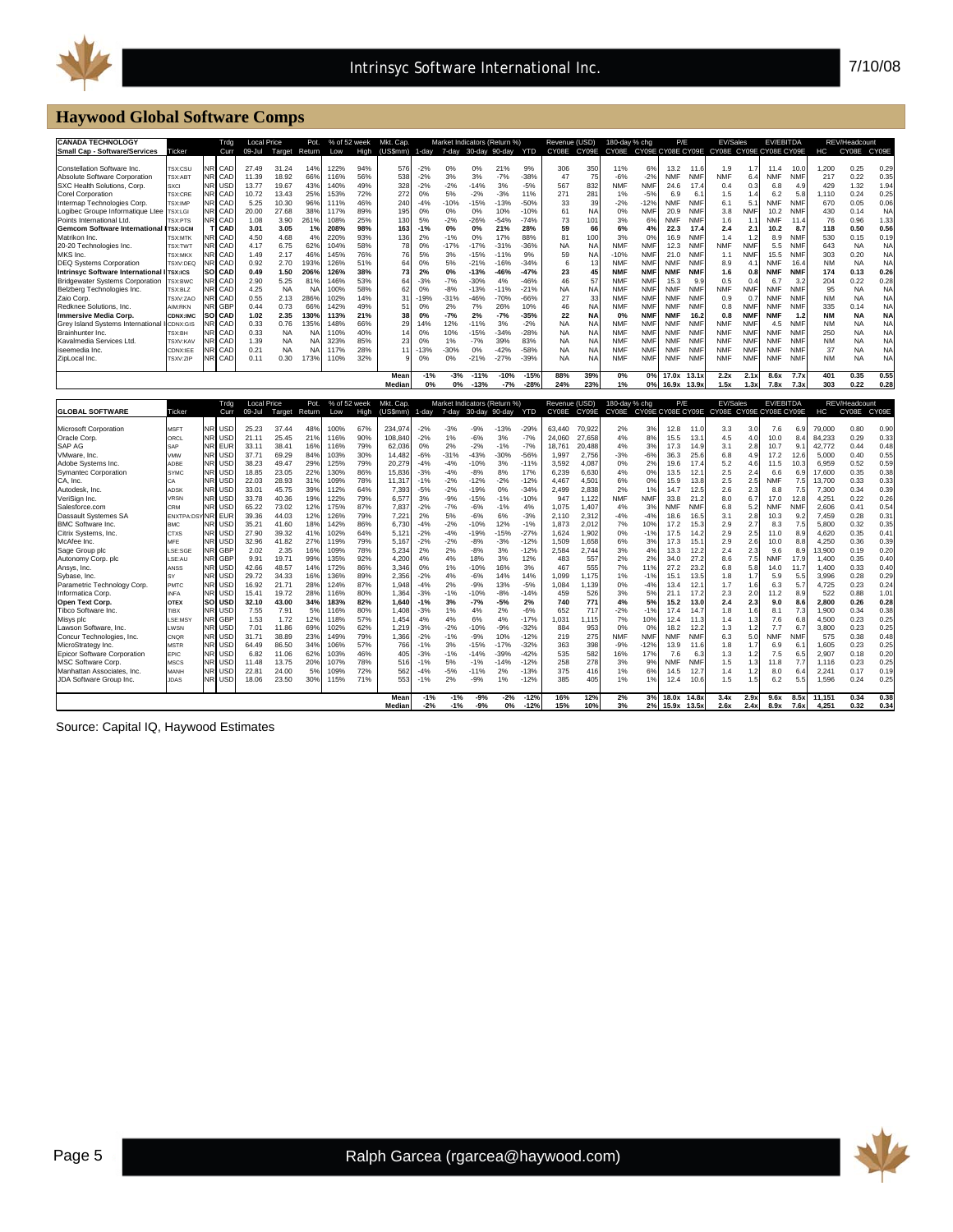



## **Distribution**

This report may only be distributed to non-institutional US clients in the following states: Delaware, Georgia, Hawaii, Iowa, Idaho, Indiana, Kansas, Louisiana, Maryland, Maine, Minnesota, Missouri, New York, Oklahoma, Pennsylvania, South Carolina, South Dakota, Virgin Islands, Vermont and Washington.

# **Analyst Certification**

I, Ralph Garcea, hereby certify that the views expressed in this report (which includes the rating assigned to the issuer's shares as well as the analytical substance and tone of the report) accurately reflect my/our personal views about the subject securities and the issuer. No part of my/our compensation was, is, or will be directly or indirectly related to the specific recommendations.

#### **Important Disclosures**

This report is prepared by Haywood Securities Inc. for use by Haywood Securities Inc., Haywood Securities (USA) Inc. and Haywood Securities (UK) Limited and their clients. Haywood Securities Inc. is a Canadian registered broker-dealer and a member of the Investment Industry Regulatory Organization of Canada, the Toronto Stock Exchange, the Toronto Venture Exchange and the Canadian Investor Protection Fund. Haywood Securities (USA) Inc. is a wholly owned subsidiary of Haywood Securities Inc., registered with the U.S. Securities and Exchange Commission, and is a member of FINRA and the Securities Investor Protection Corporation (SIPC).

Haywood Securities, Inc., and Haywood Securities (USA) Inc. do have officers in common however, none of those common officers affect or control the ratings given a specific issuer or which issuer will be the subject of Research coverage. In addition, the firm does maintain and enforce written policies and procedures reasonably designed to prevent influence on the activities of affiliated analysts.

Haywood analysts are salaried employees who may receive a performance bonus that may be derived, in part, from corporate finance income.

#### **Of the companies included in the report the following Important Disclosures apply:**

- The Analyst(s) preparing this report (or a member of the Analysts' households) have a financial interest in Intrinsyc Software (ICS-T).
- As of the end of the month immediately preceding this publication either Haywood Securities, Inc., its officers or directors beneficially owned 1% or more of Intrinsyc Software (ICS-T), Immersive Media Corp. (IMC-V).
- Haywood Securities, Inc. or an Affiliate has managed or co-managed a public offering of securities for Intrinsyc Software (ICS-T), Immersive Media Corp. (IMC-V) in the last 12 months.

Other material conflict of interest of the research analyst of which the research analyst or member knows or has reason to know at the time of publication or at the time of public appearance:

 $n/a$ 

#### **Rating Structure**

**SECTOR OUTPERFORM** – Haywood's top rating category. The analyst believes that the security will outperform its sector. Furthermore, the shares are forecast to provide attractive returns measured against alternative investments when considering risk profiles. The rating carries a minimum total return threshold of 15% for equities and 12% for trusts. The rating applies to companies that have tangible underlying assets that give a measure of support to the market valuation. The rating category considers both the absolute and relative values in assigning the highest rating on the security.

**SECTOR PERFORM** – The analyst believes that the security will trade with tight correlation to its underlying sector. Furthermore, the target price (together with any anticipated distributions) is at or above the market price, and forecast risk-adjusted returns are attractive relative to alternative investments.

**SECTOR UNDERPERFORM** – Investors are advised to sell the security or hold alternative securities within the sector. Stocks in this category are expected to underperform relative to their sector. The category also represents stocks with unattractive forecast returns relative to alternative investments.

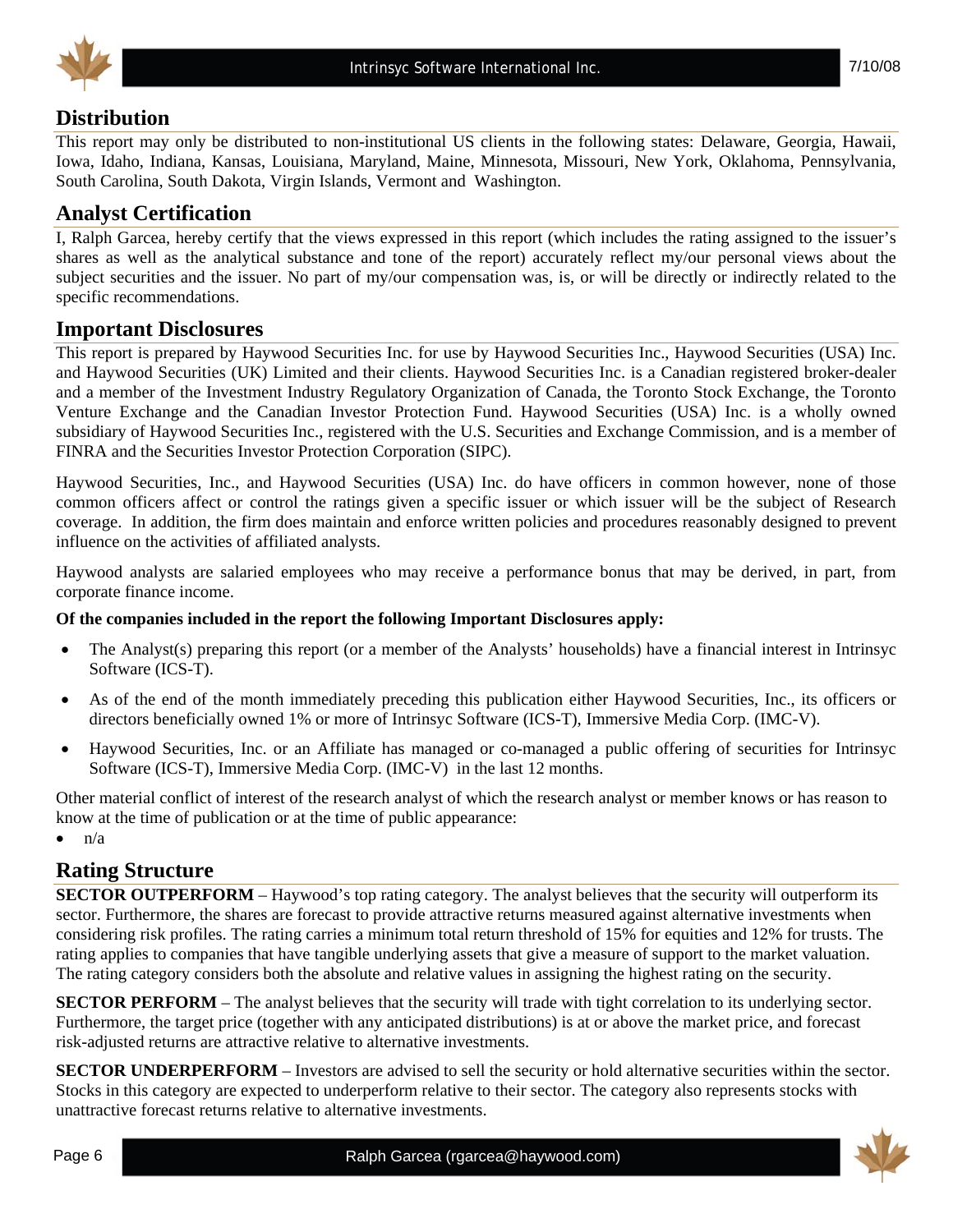**TENDER –** The analyst is recommending that investors tender to a specific offering for the company's stock.

**RESEARCH COMMENT** – An analyst comment about an issuer event that does not include a rating.

**COVERAGE DROPPED** – Haywood Securities will no longer cover the issuer. Haywood will provide notice to clients whenever coverage of an issuer is discontinued. The termination of coverage will not occur unless clients have been provided with advice relating to positions they may still hold, such as a recommendation to sell their securities.

The above ratings are determined by the analyst at the time of publication. On occasion, total returns may fall outside of the ranges due to market price movements and/or short term volatility. At the discretion of Haywood's Management, these deviations may be permitted after careful consideration

*\* Haywood's current rating structure (outlined above) does not correlate to the 3-tiered BUY, HOLD, SELL structure required by FINRA. Our ratings of Sector Outperform, Sector Perform and Sector Underperform most closely correspond to Buy, Hold/Neutral and Sell respectively however, as described above, our assigned ratings take into account the relevant sector.* 



**Rating Distribution March 15, 2008 - June 15, 2008**

For further information on Haywood Securities' research dissemination policies, please visit: http://www.haywood.com/research\_dissemination.asp

#### **Risk Profile Parameters**

**SPECULATIVE:** – Investment for risk accounts only. Companies within this category carry greater financial and/or execution risk. All junior/venture companies that carry great financial and/or liquidity risk will be tagged "SPECULATIVE". A stock indicating a SPECULATIVE risk is determined from sector specific criteria outlined below listed below.

#### **Risk Profile Parameters – Technology/Special Situations**

**Forecast Risk:** *High* – Haywood forecasts are below guidance. The Company has a history of missing targets and/or Haywood expects guidance to be lowered. Sales are minimally visible. *Moderate* – Haywood forecasts are generally in line with guidance and sales are moderately visible. The Company has a history of meeting or exceeding guidance. *Low* – Haywood forecasts exceed guidance. The Company has a history of meeting or exceeding guidance and its sales are highly visible.

**Financial Risk:** *High* – The business plan is not fully funded but requires debt and/or equity financing. This categorization does not necessarily predict whether the additional funds will be raised. Inventory turnover is low, cash flow is weak, and assets are below par. *Moderate* – The business plan is fully funded. Inventory turnover and cash flow are moderate, and assets are reasonably liquid. The Company's debt is rated below investment grade. *Low* – The Company is fully funded with investment grade debt, high inventory turnover, high cash flow, and superior assets.

**Valuation Risk:** *High* – The current valuation is at the high end of historic levels and/or at a premium to peers. Where applicable, the DCF valuation is not more than 10% above the current equity valuation. *Moderate* – The current valuation is within historic ranges and generally consistent with peers. Where applicable, the DCF valuation exceeds the current